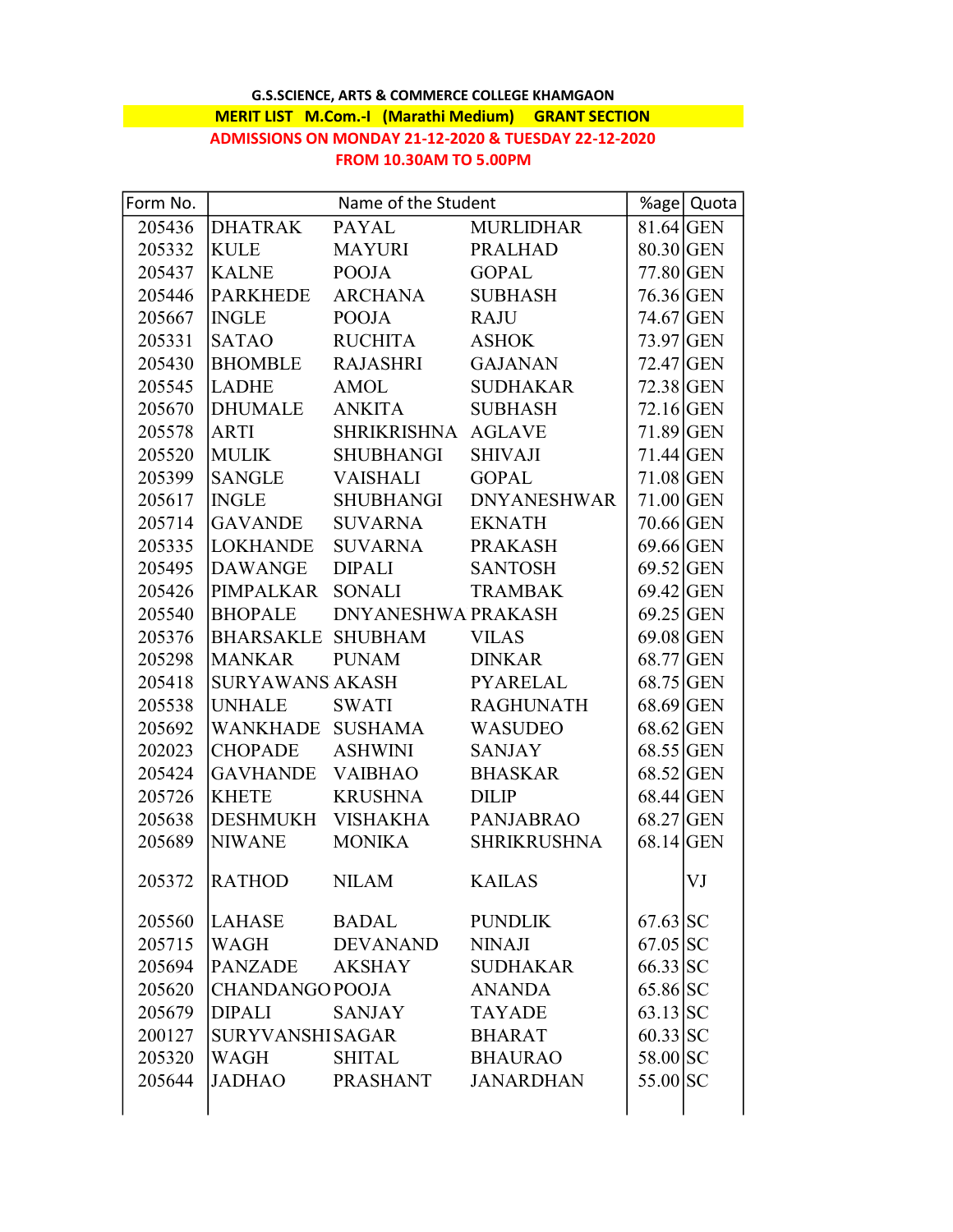## G.S.SCIENCE, ARTS & COMMERCE COLLEGE KHAMGAON MERIT LIST M.Com.-I (Marathi Medium) GRANT SECTION ADMISSIONS ON MONDAY 21-12-2020 & TUESDAY 22-12-2020 FROM 10.30AM TO 5.00PM

| Form No. | Name of the Student |                           |                    | %age        | Quota      |
|----------|---------------------|---------------------------|--------------------|-------------|------------|
|          |                     |                           |                    |             |            |
| 205586   | <b>KHAWALE</b>      | <b>PUJA</b>               | <b>RAJU</b>        | 66.77 SBC   |            |
|          |                     |                           |                    |             |            |
| 205334   | <b>NALAT</b>        | <b>BHAVANA</b>            | <b>GAJANAN</b>     | 67.94 OBC   |            |
| 205725   | <b>KANTHALE</b>     | <b>ASHWIN</b>             | <b>VASANT</b>      | $67.80$ OBC |            |
| 205760   | <b>MIRGE</b>        | <b>DNYANESHWA GAJANAN</b> |                    | $67.63$ OBC |            |
| 205392   | <b>KALNE</b>        | <b>TUSHAR</b>             | <b>GAJANAN</b>     | $67.52$ OBC |            |
| 205447   | <b>AOCHAR</b>       | <b>DIPALI</b>             | <b>BHAGWAT</b>     | $67.44$ OBC |            |
| 205729   | <b>CHOPADE</b>      | <b>GANESH</b>             | <b>RAM</b>         | 67.17 OBC   |            |
| 205782   | <b>TAPRE</b>        | <b>RAJANI</b>             | <b>GOPAL</b>       | 66.75 OBC   |            |
| 202258   | <b>GOTMARE</b>      | <b>DIPALI</b>             | <b>SANTOSH</b>     | 66.50 OBC   |            |
| 205374   | <b>RAKHONDE</b>     | <b>SHITAL</b>             | <b>BABURAO</b>     | 66.38 OBC   |            |
| 205718   | <b>BODADE</b>       | <b>RUKHMA</b>             | <b>ARUN</b>        | 66.13 OBC   |            |
| 205605   | <b>BOCHARE</b>      | <b>POOJA</b>              | <b>PRALHAD</b>     | $65.72$ OBC |            |
| 205370   | <b>KALE</b>         | <b>KUNAL</b>              | <b>SHRIKRUSHNA</b> | 65.58 OBC   |            |
| 205669   | <b>MADHURI</b>      | <b>BALIRAM</b>            | <b>POPHALE</b>     | 65.58 OBC   |            |
| 202254   | <b>BHALDANE</b>     | <b>ASHVINI</b>            | <b>KAILAS</b>      | 65.55 OBC   |            |
|          |                     |                           |                    |             |            |
| 205675   | <b>KHONDIL</b>      | <b>RUKHMINI</b>           | <b>RAJARAM</b>     | 66.11 NTC   |            |
| 202368   | <b>MOLE</b>         | <b>DNYANESHWA BHASKAR</b> |                    | 59.00 NTC   |            |
|          |                     |                           |                    |             |            |
| 205328   | <b>BAWANE</b>       | <b>KANCHAN</b>            | <b>NAMDEO</b>      | $67.44$ NTB |            |
| 202371   | <b>CHATRE</b>       | <b>SHIVANI</b>            | <b>RAMESHWAR</b>   | 52.44 NTB   |            |
|          |                     |                           |                    |             |            |
| 205397   | <b>SOLANKE</b>      | <b>ANKITA</b>             | <b>VIJAYSINGH</b>  |             | <b>EWS</b> |
|          |                     |                           |                    |             |            |
|          |                     |                           |                    |             |            |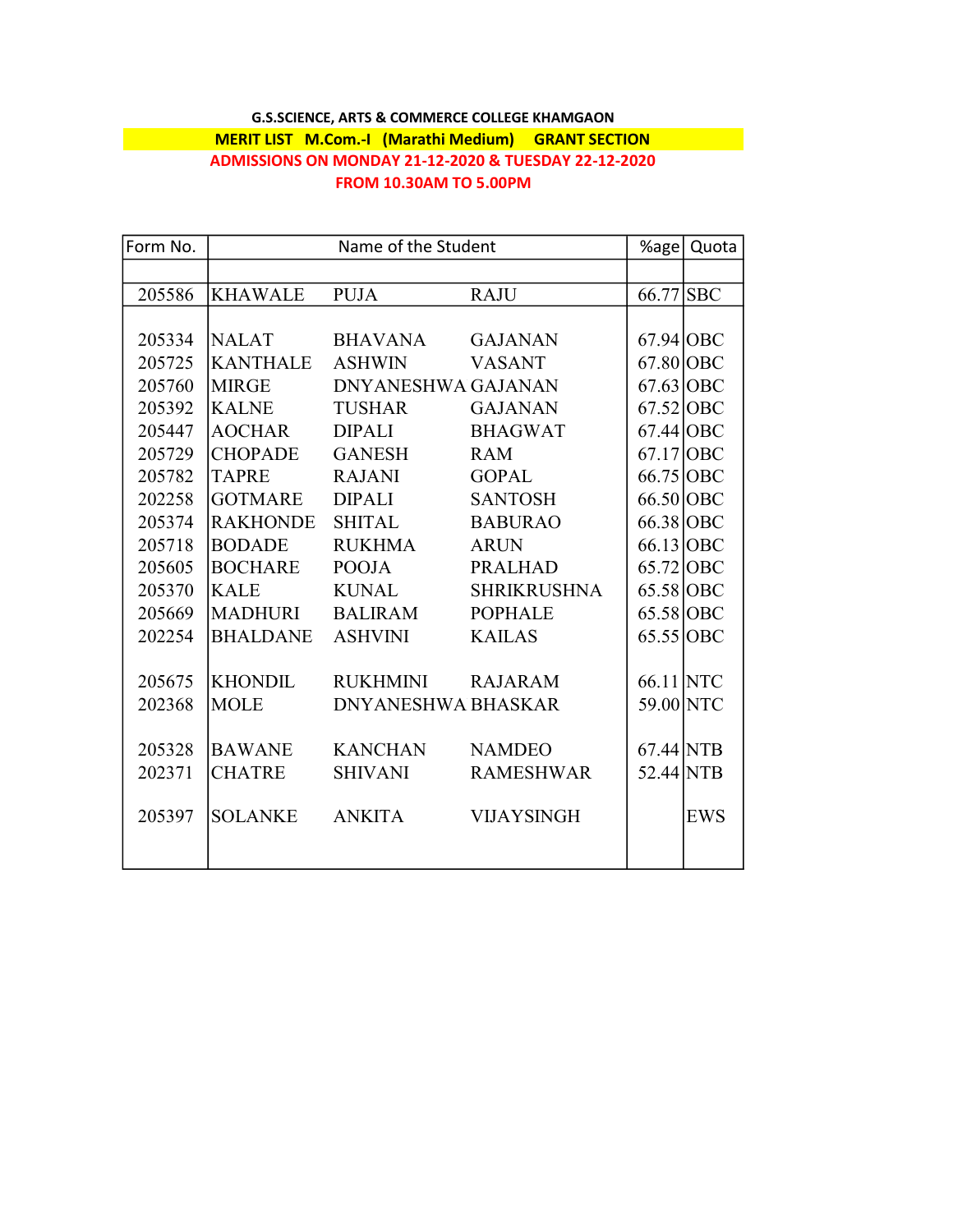## G.S.SCIENCE, ARTS & COMMERCE COLLEGE KHAMGAON **MERIT LIST M.Com.-I (English Medium) NONGRANT SECTION** ADMISSIONS ON MONDAY 21-12-2020 & TUESDAY 22-12-2020 FROM 10.30AM TO 5.00PM

| Form No. | Name of the Student |                           |                                 | %age Quota  |  |
|----------|---------------------|---------------------------|---------------------------------|-------------|--|
| 205533   | <b>MANE</b>         | NIKITA                    | <b>SUNIL</b>                    | $80.63$ GEN |  |
| 205543   | <b>PANDAV</b>       | <b>MANALI</b>             | AJAY                            | $80.55$ GEN |  |
| 200475   | <b>SANAP</b>        | ASHWINI                   | <b>JALINDAR</b>                 | $80.19$ GEN |  |
| 205508   | SISODIYA            | NIKITA                    | <b>SURESH</b>                   | 79.58 GEN   |  |
| 205427   |                     | BANGALE PRANALEE          | ANIL                            | 79.17 GEN   |  |
| 201686   | <b>MALI</b>         | <b>SWATI</b>              | ANIL                            | 77.38 GEN   |  |
| 205433   | <b>TIKAR</b>        | SHUBHANGI                 | <b>SUBHASH</b>                  | 76.75 GEN   |  |
| 205467   | <b>INGLE</b>        | MAYURI                    | <b>WASUDEO</b>                  | 76.38 GEN   |  |
| 205680   |                     | DHANDE PALLAVI            | <b>SAMADHAN</b>                 | 76.08 GEN   |  |
| 201832   | TIKAR               | <b>VAISHALI</b>           | <b>NARENDRA</b>                 | 75.94 GEN   |  |
| 205472   | <b>BHUSARI</b>      | SWATI                     | <b>SANJAY</b>                   | 75.88 GEN   |  |
| 205361   |                     | PIWLATKAR PRANJAL         | <b>SATISH</b>                   | 75.39 GEN   |  |
| 205445   | <b>CHAVHAN</b>      | AKANKSHA                  | <b>SANJAY</b>                   | $75.05$ GEN |  |
| 205319   | <b>SONAR</b>        | SHRADDHA                  | <b>RAJENDRA</b>                 | 74.14 GEN   |  |
| 205480   | <b>BAGADE</b>       | PUJA                      | <b>SUDHAKAR</b>                 | $74.13$ GEN |  |
| 205431   | <b>SANGLE</b>       | <b>JYOTI</b>              | <b>BHASKAR</b>                  | $74.11$ GEN |  |
| 205391   | <b>PAWAR</b>        | SHUBHANGI                 | <b>MADHUKAR</b>                 | $74.00$ GEN |  |
| 205439   | <b>KALE</b>         | <b>NIKITA</b>             | <b>SHRIKRUSHNA</b>              | 73.86 GEN   |  |
| 205566   |                     |                           | THAKUR SUMERSINGH RAJENDRASINGH | 73.64 GEN   |  |
| 205674   | <b>ATOLE</b>        | <b>RUPALI</b>             | <b>SANTOSH</b>                  | 73.58 GEN   |  |
| 205402   | WAGH                | <b>SACHIN</b>             | <b>SHRIKRUSHNA</b>              | 73.47 GEN   |  |
| 205291   |                     | PARASKAR RUSHIKESH        | <b>RAMESH</b>                   | 73.44 GEN   |  |
| 205362   | <b>DEOKAR</b>       | AARTI                     | <b>RAMDAS</b>                   | 73.42 GEN   |  |
| 205732   |                     | WANKHADE YOGITA           | <b>SHATRUGHAN</b>               | 73.38 GEN   |  |
| 205443   | <b>TANDALE</b>      | <b>TEJAL</b>              | <b>EKANTH</b>                   | 73.28 GEN   |  |
| 205474   | <b>JAWKAR</b>       | <b>DIAPLI</b>             | <b>ONKAR</b>                    | 73.28 GEN   |  |
| 205711   | <b>INGLE</b>        | <b>PRITI</b>              | <b>RAMCHANDRA</b>               | 73.08 GEN   |  |
| 200324   | <b>KAPSE</b>        | DNYANESHWA BHAGWAT        |                                 | 73.00 GEN   |  |
|          |                     |                           |                                 |             |  |
| 205598   |                     | RATHOD VAISHNAVI DARASING |                                 | $69.69$ VJ  |  |
| 205757   | <b>CHAVAN</b>       | <b>DINESH</b>             | <b>SURESH</b>                   | 58.39 VJ    |  |
|          |                     |                           |                                 |             |  |
| 205627   | <b>THAKUR</b>       | <b>GAYATRI</b>            | <b>VIJAYSINGH</b>               | 69.77 ST    |  |
| 205622   | <b>THAKUR</b>       | <b>SHITAL</b>             | <b>DINESHSINGH</b>              | $67.13$ ST  |  |
|          |                     |                           |                                 |             |  |